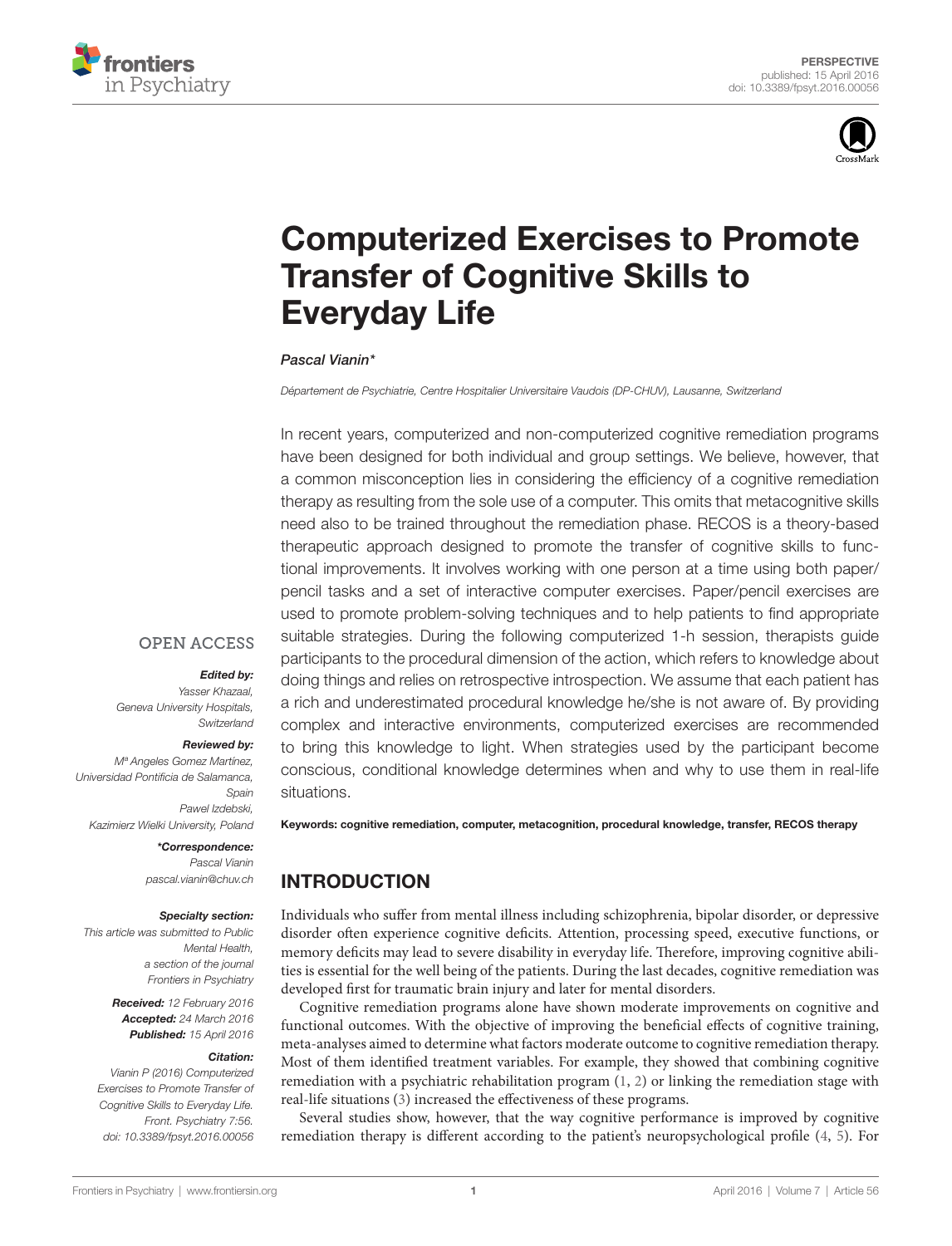that reason, we believe that many programs lack specificity, the patients being generally confronted with similar executive, attention, or memory exercises. Given the heterogeneity of the cognitive profiles of individuals with schizophrenia, remediation should be adjusted to each individual's needs. Therefore, the theoretical foundation of RECOS emphasizes personalization of the treatment by providing specific and targeted cognitive training modules.

Several cognitive remediation programs aim at improving neurocognitive functions (e.g., CRT, NEAR, and RECOS), whereas other interventions target social cognition (e.g., TAR, SCIT, and TomRemed) in severe mental diseases. A further distinction can be made between cognitive remediation techniques relying on paper and pencil support and those that are computer assisted. In a recent review, Grynszpan et al. [\(6\)](#page-4-0) summarize the advantages of computer-assisted cognitive remediation: unlimited training possibilities, automatic reinforcement, multisensory presentation, objective recording of performance, standardized training tasks, intrinsic motivation, etc.

However, we do not believe that the sole use of a computer may predict the success of the cognitive remediation therapy. We assume that metacognitive skills are more important to consider than the media used for improving cognition in real-world settings. Improving knowledge about his/her own cognition and the way strategies can be used for everyday functioning seems to be essential for recovery. In our view, cognitive remediation therapy should be based on a functional and metacognitive approach. By providing ecological and multisensory strategies, computer activities offer opportunities for improving not only cognitive functioning but also metacognitive skills. The present paper aims to show how computerized exercises used in RECOS therapy should promote the transfer of cognitive skills to functional improvements.

### RECOS THERAPY

RECOS – *COgnitive REmediation for Schizophrenia or other related disorders* – is an individualized cognitive rehabilitation treatment to take into account the cognitive heterogeneity characterizing this disorder [\(7\)](#page-4-1). It includes training in six of the most highly altered areas of cognition: verbal memory, visuospatial attention and memory, working memory, selective attention, executive functions, and processing speed. Remediation phase is preceded by a comprehensive neuropsychological assessment. Before beginning cognitive training, functional consequences of cognitive troubles are evaluated with each patient using qualitative criteria. To facilitate generalization of cognitive gains to everyday life, interventions are aimed at concrete goals defined according to the patients' difficulties and discussed regularly throughout the therapy. At the end of the remediation stage, participants are re-evaluated by using a similar neuropsychological battery. In order to explore the effectiveness of the RECOS therapy, a preliminary study showed that effect sizes were more important for each cognitive function when they have been trained rather than untrained [\(8\)](#page-4-2), suggesting that matching treatment to each individual's level of cognitive functioning is essential for cognitive enhancement. In a randomized study, Franck et al. ([9](#page-4-3)) found that

participants to RECOS training improved not only their cognitive performance but also their clinical and social functioning.

RECOS exercises were designed by Scientific Brain Training Company (SBT, Villeurbanne, France – <http://www.sbt.fr/>) and adapted by our team for specific use in schizophrenia. They were designed to be engaging and similar to everyday situations in order to facilitate generalization to everyday life skills and to enhance motivation. The remediation phase includes 28 1-h twice-weekly sessions with the therapist and 14 sessions completed at home (42 h in total). Each week, participants take part successively in the paper/pencil and computer sessions with the therapist and are asked to do exercises at home.

The first session of the week is dedicated to paper/pencil exercises. Each exercise is chosen according to the cognitive abilities solicited by the individual objective of the participant. Problem-solving strategies are mainly employed during paper/ pencil sessions. The problem-solving cycle begins by identifying and defining the problem. During the next step, participants are asked to suggest a large number of strategies to solve the task. After a discussion with the therapist, the apparently effective solutions are then selected. After this selection, it is important to evaluate the results to determine the best possible solution to the problem. At the end of the paper/pencil session, the following home work is decided, aiming to transfer the learned solution in real-life situations. One week later, the new paper/pencil session begins with a discussion of the exercises made at home. During the whole cognitive remediation program, therapists have to make sure that participants become more and more efficient to transfer the acquired skills to their daily life.

The second weekly session with the therapist is dedicated to computer exercises. Each exercise depicts a daily life situation, such as preparing a cocktail or the storage of supplies. The first two or three levels of each exercise are rather easy, so that the performance is positively reinforced right from the start. To move up a level, it is necessary to achieve a 100% score at this same exercise. Thus, exercises are adapted to the patients' abilities and help maintain patients' motivation. Moreover, results are recorded and automated feedback allows patients to observe their progression permanently from the beginning of the program. It appears that with computer-assisted learning, participants become more attentive to the task. As computers provide multisensory stimulation and personalization of activities, they allow the therapist to observe the participants in a quite similar way they would be in a real environment. Unexpected and non-conscious strategies intervene during the computer exercises, giving access to procedural knowledge.

The role of the therapist is quite different in paper/pencil as compared to computer exercises. The therapist is in front of the participant during the paper/pencil whole session, the attention of both being devoted to the exercise. In order to stimulate problem-solving strategies, the therapist encourages the participant to generate and experiment different kinds of solutions. On the contrary, the participant is fully focused on the exercise during the computer session. The therapist is sited behind him/ her and does not appear in his/her field of vision. The therapist precisely observes the way the participant is solving the problem (by counting with his/her fingers, looking at the bottom left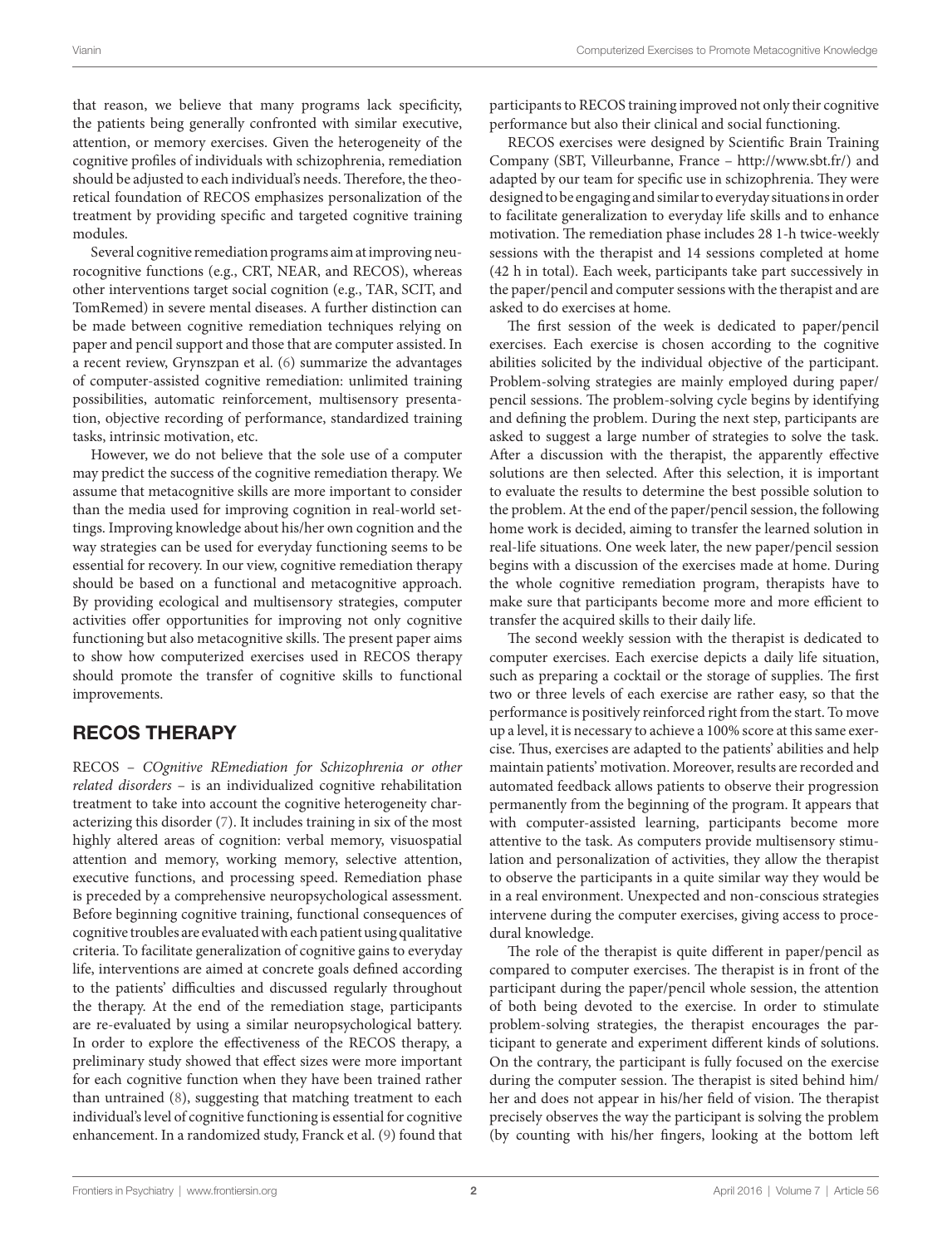corner of the screen, moving impulsively his/her mouse, etc.). All this information is useful for the therapist to identify the procedural knowledge of the participant. *Explicitation* interview will complete this information after the end of the exercise (see below).

# TRAINING METACOGNITIVE SKILLS

Although the concept of *metacognition* is frequently used in literature on cognitive remediation, it has been frequently neglected as an object of treatment. During training sessions, metacognitive skills are essential because they enable participants to manage their cognitive skills better and to identify weaknesses that can be corrected by developing new strategies. Three kinds of metacognitive knowledge are targeted during the phase of training.

### Metacognitive Knowledge

Metacognitive knowledge refers to knowledge not only about one's own cognitive skills but also about cognitive functions in general, and the way cognitive skills may help participants in their daily life. During the first meeting with their therapist, they indicate the main cognitive difficulties they have recently identified. After the following neurocognitive assessment, standardized results are discussed with them. Confronting these results with their initial complaints generally allows them to become aware not only of their difficulties but also of their resources. Throughout the program, participants are then encouraged to identify cognitive processes engaged in their activities and exercises. Moreover, a whole paper/pencil session is dedicated to psychoeducation on cognitive functions at the beginning of the therapy. During this 1-h discussion, the therapist explains the cognitive functions treated by RECOS therapy, the importance to improve functional outcome, the impact of specific impairments in different areas of the daily life, etc.

### Procedural Knowledge

Procedural knowledge refers to knowledge about doing things. It is typically exercised in the accomplishment of a task. Piaget ([10\)](#page-4-4) underlines that the action is a non-conscious and autonomous knowledge. Indeed, participants to RECOS therapy often learn procedural knowledge without even being aware that they are learning. In order to bring this knowledge to light, Vermersch ([11\)](#page-4-5) developed the *explicitation interview*, which relies on the participant's retrospective introspection. It draws on Piaget's theory of how experience is processed into reflection. It requires that the participant is guided toward the verbalization of the lived experience ([12](#page-4-6)). To accomplish this, interviewees enter a state of evocation, so that they are "reliving" the activity. The interviewer should establish a state of evocation in the participant by focusing on procedural dimension of the action.

During RECOS therapy, procedural knowledge is best identified during computer exercises ([13\)](#page-4-7). Because of computer ecological and multisensory presentation of tasks, participants feel generally present in the virtual environment. While paper/ pencil sessions request a collaborative relation with the therapist, computer sessions allow to evaluate the participant "in action." *Explicitation* interview may be introduced by the therapist after

#### <span id="page-2-0"></span>BOX 1 | Case report.

Sofia is a young woman with schizophrenia. She works 2 days a week in a garage. Her job is to change the colors for the seats of old cars, according to the clients' choice. Because of her deficits in visuospatial memory, she is not able to remember what she has done as soon as she interrupts her work for some minutes or hours. The objective of remediation is to help her to remember shapes, colors, and patterns of the seats she has to fix. For this purpose, the therapist suggests her to solve the exercise *Heraldry*. In the computerized exercise, Sofia is asked to memorize a coat of arms. She will be asked to recreate it with its components when it will have disappeared from the screen.



After Sofia has finished this exercise successfully, she is asked whether she agreed to be interviewed about this exercise. After her acceptance, she begins the explicitation interview by describing her successive thoughts.

First I look at the shape of the flag. I observe that the top is like the shape of a mouth whereas the bottom of it is like a tongue (laughs) (…) Then I look at the colors of the lines. I see that they are blue and yellow. I repeat several times in my head 'yellow, blue, yellow, blue, yellow, …' (…) and then I observe that the red figure looks like the Agip gas station logo …

The interview lasts several minutes and allows her and the therapist to become aware of the numerous strategies used during the exercise. It is quite remarkable that Sofia generates so many strategies without any suggestion or help from the therapist. Before RECOS therapy, she explained that she suffers from schizophrenia and therefore does not have any strategies to solve her problems of memory!

Note: The actual Case Report introduced in the paper concerns a patient who participated to the RECOS therapy as a patient. I was her therapist, and she did not participate in any study about cognitive remediation. Information has been provided to the patient who agreed to be cited in articles or in a training about cognitive remediation. Her name has been anonymized (Sofia is not her real name). There is no need to submit to an ethical committee for such a case report in our institution.

the participant ends a new exercise. It begins with what is called *a contract of evocation*: "What I suggest to you, if you agree, is to take your time, allowing a moment to explain how you realize this exercise." The therapist encourages participants to evoke a particular episode of the computerized exercise he/she has just realized: "Please tell me what you did as soon as the ingredients of the cocktail appeared on the screen, until the moment you gave your answers by clicking on the validation button." Different cues, such as the tone of the voice, the words used, or the gaze of the participants, reveal whether they are in evocation or not. It is important that the therapist does not sit directly opposite the participants as this interferes with the fact of becoming aware of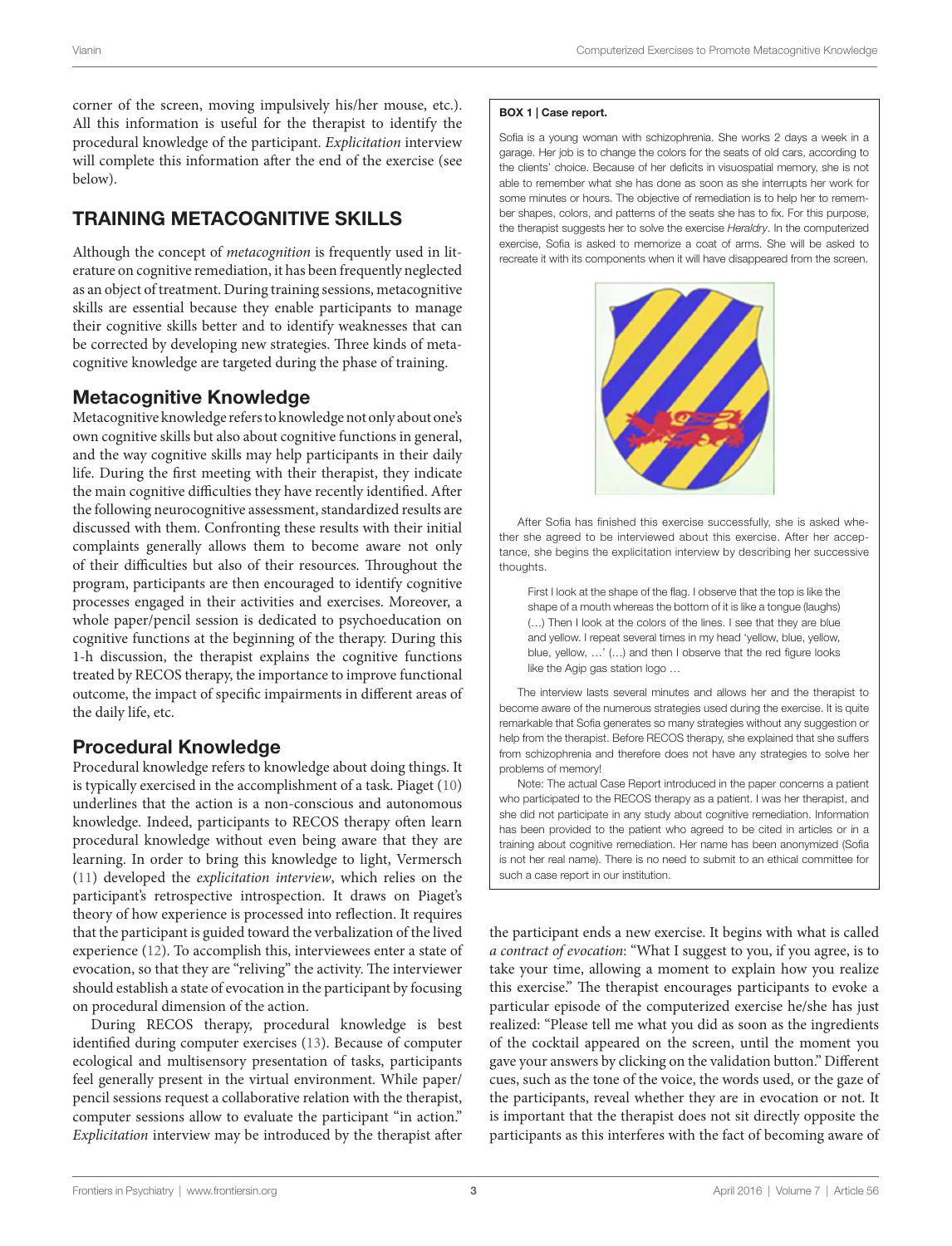

<span id="page-3-5"></span>the lived experience. In order to be in evocation, the participant should not explain to the therapist the strategies used but has to live the exercise again by verbalizing his/her thoughts when performing it. The interviewer avoids questions such as "why," which brings on rationalizations. When the participant makes judgments about his/her performance, he/she is invited to come back to the way he/she proceeded to solve the task. Results obtained at the end of the exercise should, therefore, not be considered during the *explicitation* interview.

### Conditional Knowledge

Conditional knowledge refers to knowing when and why to use declarative and procedural knowledge. It allows participants to allocate their resources when using strategies. Conditional knowledge is therefore essential to transfer strategies identified by the *explicitation* interview. Home exercises aim to help participants to transfer these skills to reach the objectives of RECOS therapy. In the case of Sofia (**[Box 1](#page-2-0)**), homework may consist in using strategies used during the *Heraldry* exercise in the professional environment to remember the work done on the seats of the old cars. The therapist invites her to imagine how such abilities would help her to remember colors and shapes of the seats she worked on last time.

These metacognitive skills are key determinants to improve functional abilities of the participants (**[Figure 1](#page-3-5)**). When procedural knowledge becomes conscious, it becomes declarative knowledge and can be directly and explicitly applied to a problemsolving task. Consciousness of his/her procedural knowledge is therefore fundamental because people do understand that they are using strategies. The role of the participant – with the help of

### **REFERENCES**

- <span id="page-3-0"></span>1. McGurk SR, Twamley EW, Sitzer DI, McHugo GJ, Mueser KT. A metaanalysis of cognitive remediation in schizophrenia. *Am J Psychiatry* (2007) **164**(12):1791–802. doi:[10.1176/appi.ajp.2007.07060906](http://dx.doi.org/10.1176/appi.ajp.2007.07060906)
- <span id="page-3-1"></span>2. Wykes T, Huddy V, Cellard C, McGurk SR, Czobor P. A meta-analysis of cognitive remediation for schizophrenia: methodology and effect sizes. *Am J Psychiatry* (2011) **168**(5):472–85. doi:[10.1176/appi.ajp.2010.](http://dx.doi.org/10.1176/appi.ajp.2010.10060855) [10060855](http://dx.doi.org/10.1176/appi.ajp.2010.10060855)

the therapist – is then to identify where and when these strategies become efficient to solve a problem in a specific situation. Conditional knowledge is essential for many patients with schizophrenia because of their lack of cognitive flexibility: they often imagine that a strategy that has worked once is a good strategy. They need to consider the context in which such a strategy may be useful. Improving conditional knowledge is probably the main difficulty RECOS therapists are confronted with.

### **CONCLUSION**

We believe that a common misconception is considering the efficiency of a cognitive remediation therapy as resulting from computerized exercises. This omits that metacognitive skills also need to be trained during the whole remediation phase. In our view, efficiency of cognitive remediation therapy depends more on the possibility of the participants to transfer acquired skills during sessions in everyday life than from the type of exercises used in the remediation phase. Our metacognitive approach tries to bridge the gap between basic neurocognition and real-world functioning.

From a neurocognitive point of view, RECOS therapy develops the ability to change personal thought processes since each participant is requested to analyze performance against strategies they have themselves deployed. This work of "metacognitive restructuring" is important because patients tend to think that they have no control over their difficulties. They commonly consider that their failures are simply due to the fact that they suffer from schizophrenia. This sense of "learned helplessness" [\(14\)](#page-4-8) suggests that the drop in performance is due to repeated failures and the subjective impression that the situation cannot be controlled. On the contrary, the patients must understand that their success is due to the conscious and systematic use of relevant problem-solving strategies and that their failures are due to strategies which are ineffective or inappropriate to the situation.

Vermersch's use of introspection to give access to procedural learning theory has inspired our conception of cognitive remediation in psychiatry. We are convinced that each patient has a rich and underestimated procedural knowledge that he/she is not aware of. By providing complex environments favorable to induce motivation [\(15](#page-4-9)) and because of their non-judgmental nature in case of failure ([16](#page-4-10)), computerized exercises are recommended to bring this knowledge to light.

### AUTHOR CONTRIBUTIONS

The author confirms being the sole contributor of this work and approved it for publication.

- <span id="page-3-2"></span>3. Medalia A, Saperstein AM. Does cognitive remediation for schizophrenia improve functional outcomes? *Curr Opin Psychiatry* (2013) **26**(2):151–7. doi:[10.1097/YCO.0b013e32835dcbd4](http://dx.doi.org/10.1097/YCO.0b013e32835dcbd4)
- <span id="page-3-3"></span>4. Kurtz MM, Seltzer JC, Shagan DS, Thime WR, Wexler BE. Computer-assisted cognitive remediation in schizophrenia: what is the active ingredient? *Schizophr Res* (2007) **89**:251–60. doi:[10.1016/j.schres.2006.09.001](http://dx.doi.org/10.1016/j.schres.2006.09.001)
- <span id="page-3-4"></span>5. Fiszdon JM, Choi J, Bryson GJ, Bell MD. Impact of intellectual status on response to cognitive task training in patients with schizophrenia. *Schizophr Res* (2006) **87**:261–9. doi[:10.1016/j.schres.2006.04.011](http://dx.doi.org/10.1016/j.schres.2006.04.011)